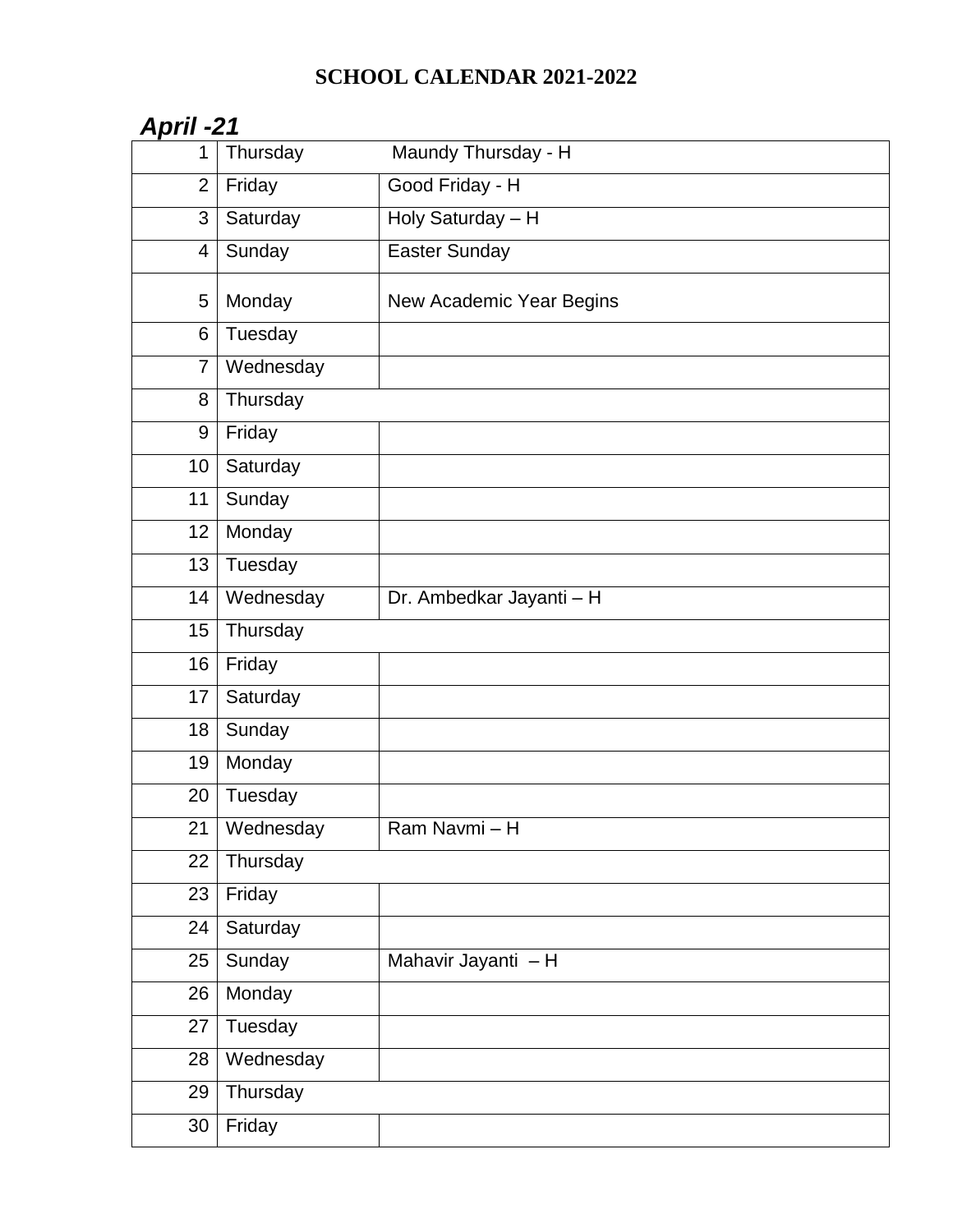# **May -21**

| 1              | Saturday  |                                              |
|----------------|-----------|----------------------------------------------|
| $\overline{2}$ | Sunday    |                                              |
| 3              | Monday    |                                              |
| $\overline{4}$ | Tuesday   |                                              |
| 5              | Wednesday |                                              |
| 6              | Thursday  |                                              |
| $\overline{7}$ | Friday    |                                              |
| 8              | Saturday  |                                              |
| 9              | Sunday    |                                              |
| 10             | Monday    |                                              |
| 11             | Tuesday   |                                              |
| 12             | Wednesday |                                              |
| 13             | Thursday  | PTM, Summer Vacation begins for the students |
| 14             | Friday    | Id-Ul-Fitar - H                              |
| 15             | Saturday  |                                              |
| 16             | Sunday    |                                              |
| 17             | Monday    |                                              |
| 18             | Tuesday   |                                              |
| 19             | Wednesday |                                              |
| 20             | Thursday  |                                              |
| 21             | Friday    |                                              |
| 22             | Saturday  |                                              |
| 23             | Sunday    |                                              |
| 24             | Monday    |                                              |
| 25             | Tuesday   |                                              |
| 26             | Wednesday | Budha Purnima - H                            |
| 27             | Thursday  |                                              |
| 28             | Friday    |                                              |
| 29             | Sat       |                                              |
| 30             | Sun       |                                              |
| 31             | Mon       |                                              |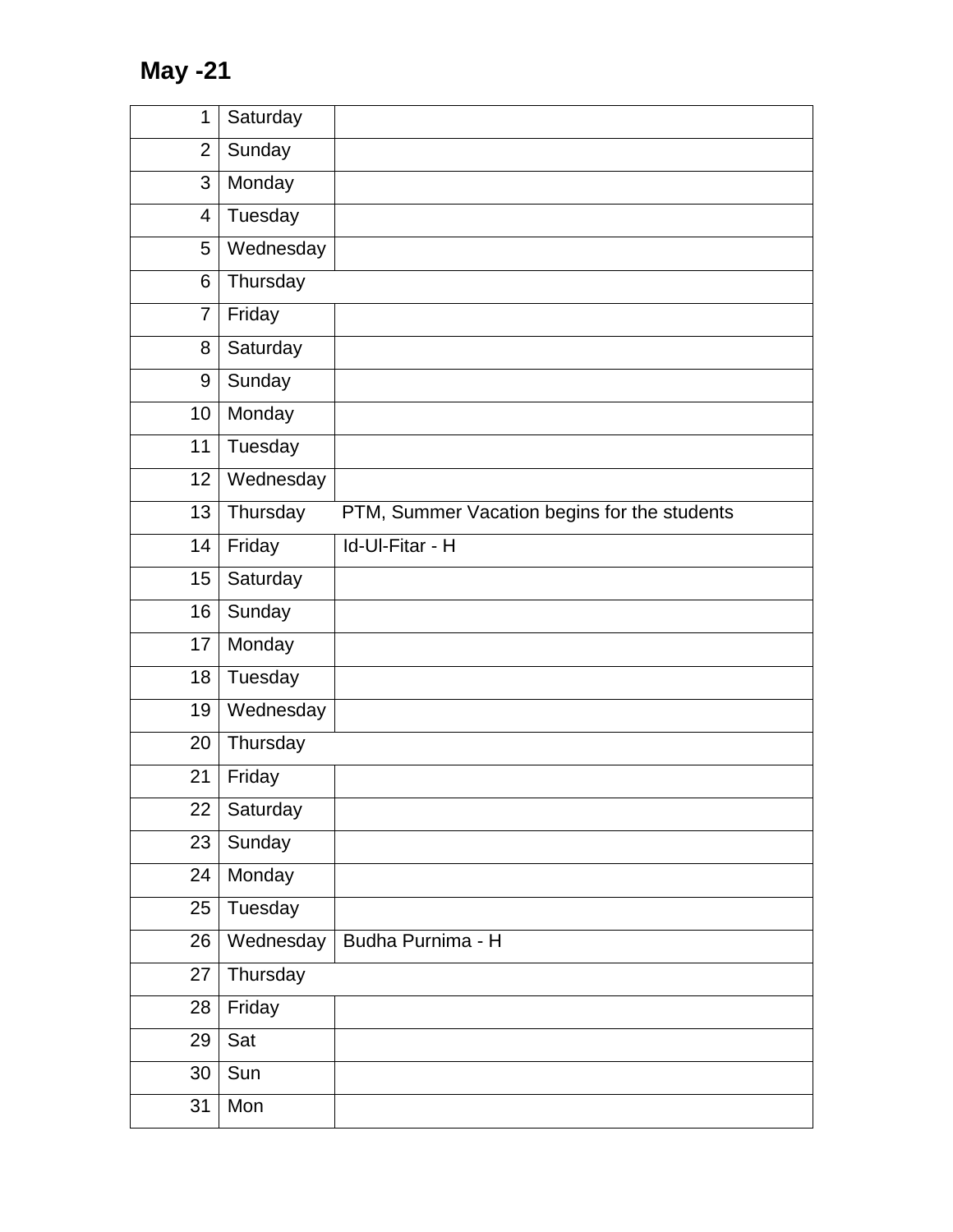# **June- 21**

| $\mathbf{1}$             | Tue |                                 |
|--------------------------|-----|---------------------------------|
| $\overline{2}$           | Wed |                                 |
| 3                        | Thu |                                 |
| $\overline{\mathcal{A}}$ | Fri | <b>World Environment Day</b>    |
| 5                        | Sat |                                 |
| 6                        | Sun |                                 |
| $\overline{7}$           | Mon |                                 |
| 8                        | Tue |                                 |
| 9                        | Wed |                                 |
| 10                       | Thu |                                 |
| 11                       | Fri |                                 |
| 12                       | Sat |                                 |
| 13                       | Sun | <b>World Blood Donation Day</b> |
| 14                       | Mon |                                 |
| 15                       | Tue |                                 |
| 16                       | Wed |                                 |
| 17                       | Thu |                                 |
| 18                       | Fri |                                 |
| 19                       | Sat |                                 |
| 20                       | Sun |                                 |
| 21                       | Mon |                                 |
| 22                       | Tue |                                 |
| 23                       | Wed |                                 |
| 24                       | Thu |                                 |
| 25                       | Fri |                                 |
| 26                       | Sat |                                 |
| 27                       | Sun |                                 |
| 28                       | Mon |                                 |
| 29                       | Tue |                                 |
| 30                       | Wed |                                 |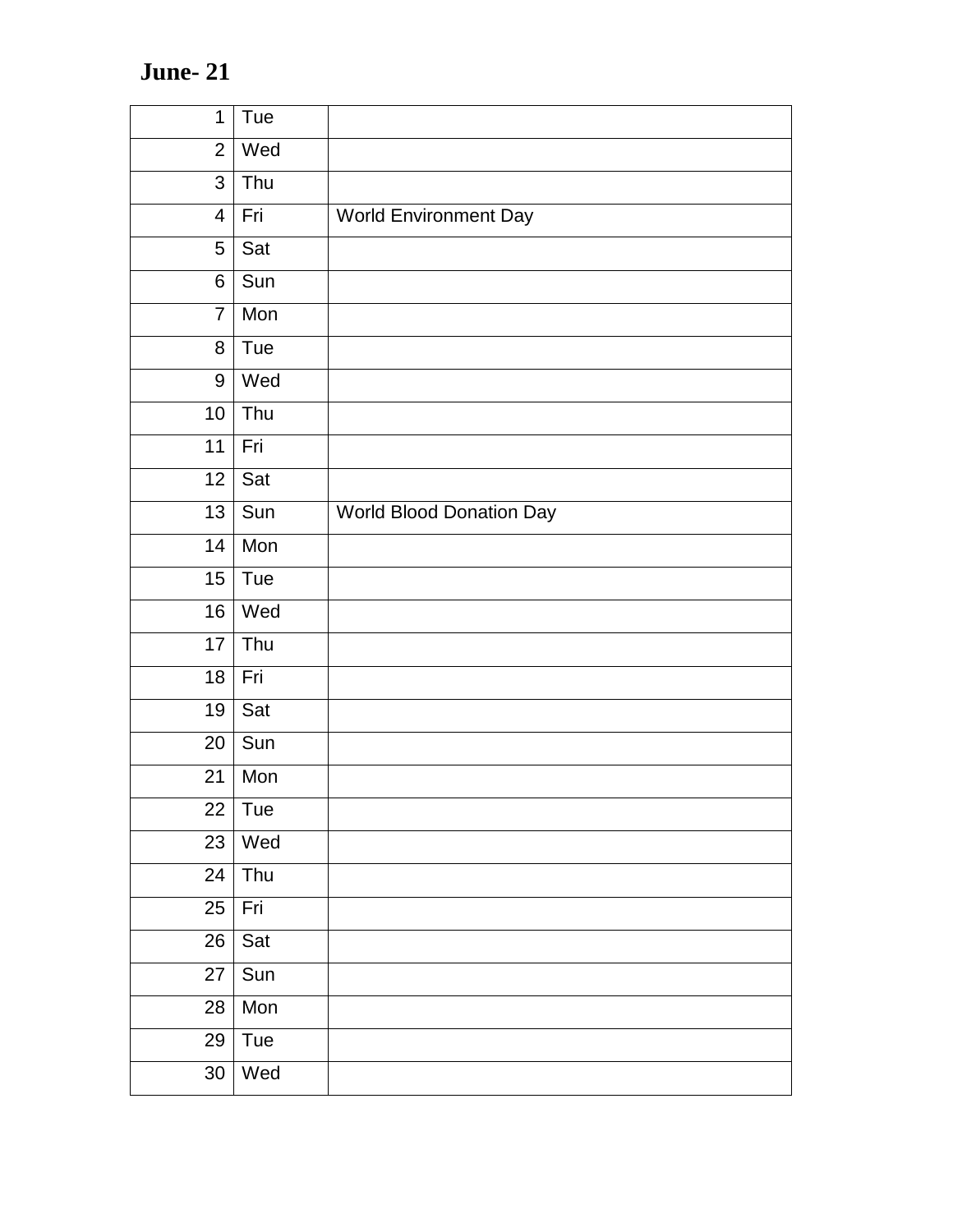# **July -21**

| 1              | Thu       | <b>Teachers Reporting</b>                                 |
|----------------|-----------|-----------------------------------------------------------|
| $\overline{2}$ | Fri       |                                                           |
| 3              | Sat       | St. Thomas Day - H                                        |
| 4              | Sun       |                                                           |
| 5              | Mon       | School re-opens after summer vacation                     |
| 6              | Tue       |                                                           |
| $\overline{7}$ | Wed       |                                                           |
| 8              | Thu       |                                                           |
| 9              | Fri       |                                                           |
| 10             | Sat       |                                                           |
| 11             | Sun       |                                                           |
| 12             | Mon       |                                                           |
| 13             | Tue       | <b>Election of College Office Bearers</b>                 |
| 14             | Wed       |                                                           |
| 15             | Thu       |                                                           |
| 16             | Fri       | Feast of Our Lady of Carmel - H                           |
|                |           | <b>PTM</b>                                                |
| 17             | Sat       |                                                           |
| 18             | Sun       |                                                           |
| 19             | Monday    | Investiture Ceremony and Inauguration of Activities       |
| 20             | Tuesday   |                                                           |
| 21             | Wednesday | Id-Ul-Zuha - H                                            |
| 22             | Thursday  |                                                           |
| 23             | Friday    |                                                           |
|                |           | Hindi Essay Writing Competition (Sub Jrs, Jrs & Seniors)  |
| 24             | Saturday  | Solo (Juniors)                                            |
| 25             | Sunday    |                                                           |
| 26             | Monday    |                                                           |
| 27             | Tuesday   |                                                           |
| 28             | Wednesday | First Round Quiz Competition (Juniors, Seniors & Sub Jrs) |
| 29             | Thursday  |                                                           |
| 30             | Friday    |                                                           |
| 31             | Saturday  |                                                           |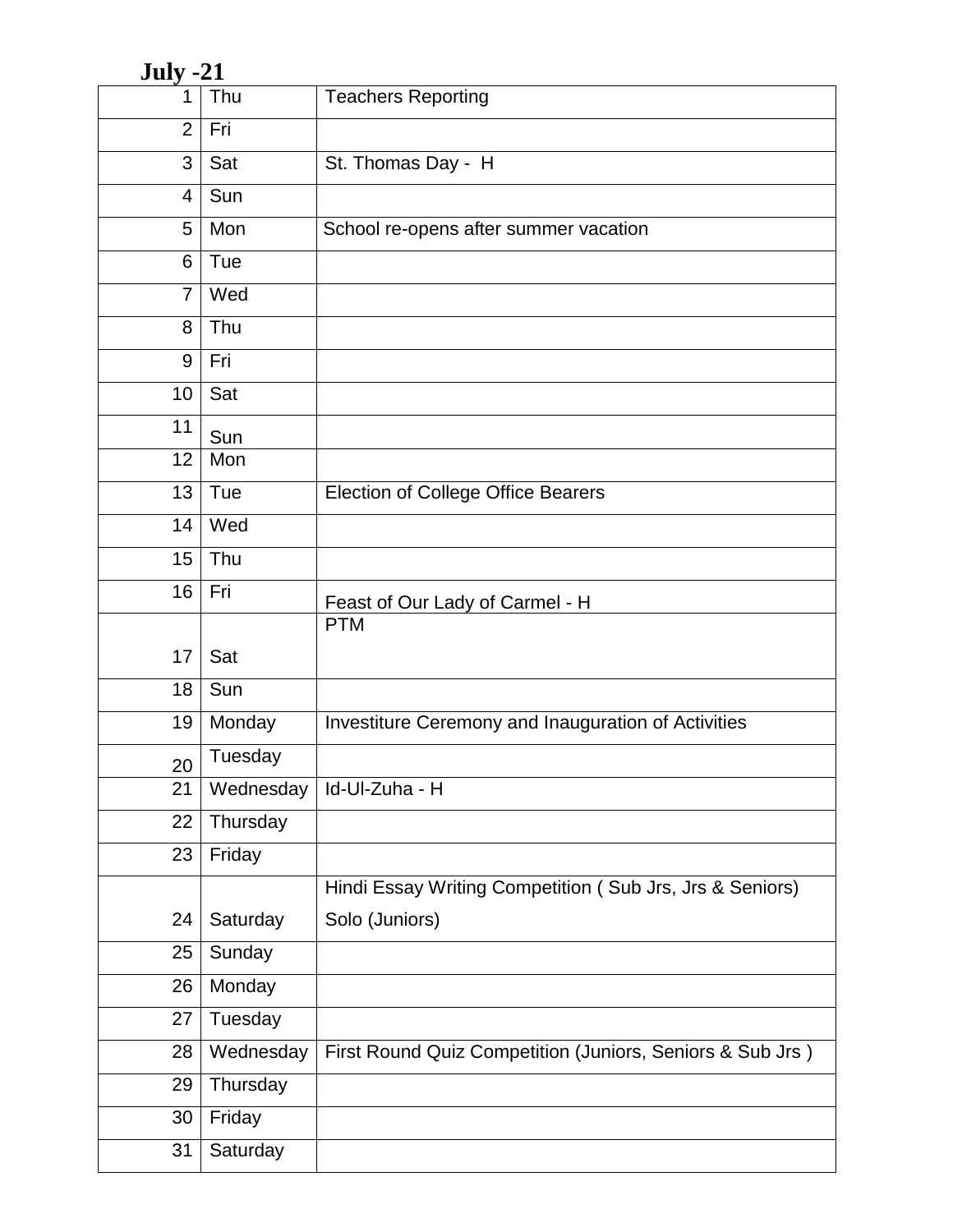## **August – 21**

| 1              | Sunday    |                                                                                                                                                                                                 |  |
|----------------|-----------|-------------------------------------------------------------------------------------------------------------------------------------------------------------------------------------------------|--|
| $\overline{2}$ | Monday    |                                                                                                                                                                                                 |  |
| 3              | Tuesday   |                                                                                                                                                                                                 |  |
| 4              | Wednesday | Interschool Badminton - NTPC                                                                                                                                                                    |  |
| 5              | Thursday  |                                                                                                                                                                                                 |  |
| 6              | Friday    | Second Round Quiz Competition (Juniors & Seniors)                                                                                                                                               |  |
| $\overline{7}$ | Saturday  | PTM, Activity Day - 1 Pencil Drawing Competition (Sub Jrs)<br>Drawing & Colouring ( Jrs & Srs), English Essay Writing (Sub Jrs<br>Jrs & Srs) Interschool Table Tennis - Christu Jyothi, Kannauj |  |
| 8              | Sunday    |                                                                                                                                                                                                 |  |
| 9              | Monday    |                                                                                                                                                                                                 |  |
| 10             | Tuesday   |                                                                                                                                                                                                 |  |
| 11             | Wednesday |                                                                                                                                                                                                 |  |
| 12             | Thursday  |                                                                                                                                                                                                 |  |
| 13             | Friday    |                                                                                                                                                                                                 |  |
| 14             | Saturday  | Spelling Bee (Primary) - Preliminary Round                                                                                                                                                      |  |
| 15             | Sunday    | Independence Day                                                                                                                                                                                |  |
| 16             | Monday    |                                                                                                                                                                                                 |  |
| 17             | Tuesday   |                                                                                                                                                                                                 |  |
| 18             | Wednesday |                                                                                                                                                                                                 |  |
| 19             | Thursday  | Moharram $- H$                                                                                                                                                                                  |  |
| 20             | Friday    | Hindi Speech Competition (Kiddies)                                                                                                                                                              |  |
| 21             | Saturday  | Activity Day 2, English Speech Competition (Sub Jrs, Juniors<br>& Seniors) Solo Competition (Seniors)<br>Interschool Quiz (Juniors) - Sanjos Academy, Dibiyapur                                 |  |
| 22             | Sunday    | Raksha Bandhan - H                                                                                                                                                                              |  |
| 23             | Monday    |                                                                                                                                                                                                 |  |
| 24             | Tuesday   |                                                                                                                                                                                                 |  |
| 25             | Wednesday |                                                                                                                                                                                                 |  |
| 26             | Thursday  |                                                                                                                                                                                                 |  |
| 27             | Friday    |                                                                                                                                                                                                 |  |
|                |           | Hindi Speech Competition (Sub Jrs, Juniors & Seniors)                                                                                                                                           |  |
| 28             | Saturday  | Interschool Literary Day - St. Dominic's, Shikhohabad                                                                                                                                           |  |
| 29             | Sunday    |                                                                                                                                                                                                 |  |
| 30             | Monday    | Janmashtami - H                                                                                                                                                                                 |  |
| 31             | Tuesday   |                                                                                                                                                                                                 |  |
|                |           |                                                                                                                                                                                                 |  |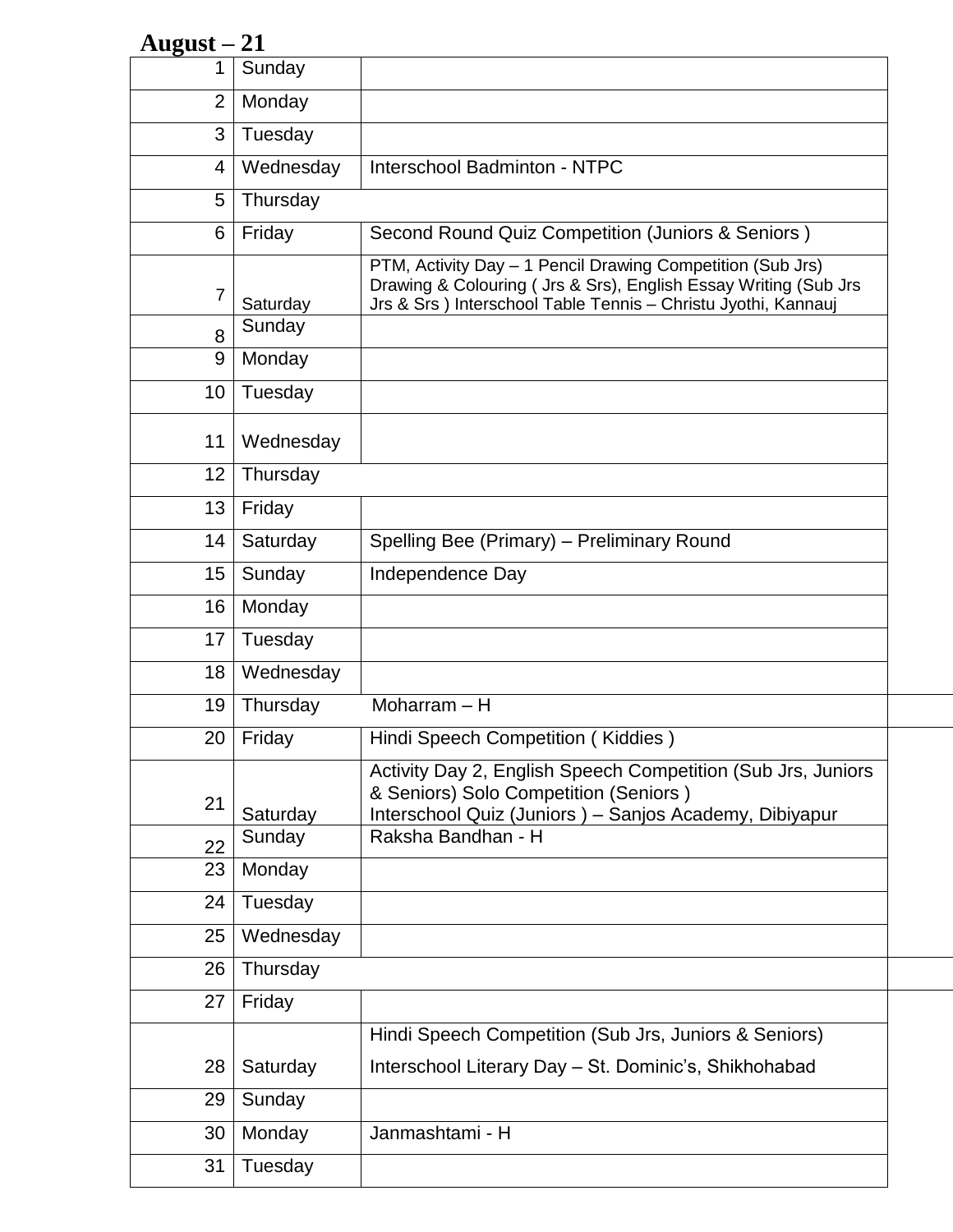### **September -21**

| 1              | Wednesday | Solo Competition (Sub Juniors)                          |  |
|----------------|-----------|---------------------------------------------------------|--|
| $\overline{2}$ | Thursday  |                                                         |  |
| 3              | Friday    |                                                         |  |
| 4              | Saturday  | Teacher's Day                                           |  |
| 5              | Sunday    |                                                         |  |
| 6              | Monday    |                                                         |  |
| $\overline{7}$ | Tuesday   |                                                         |  |
|                |           | Interschool Kho Kho - St. Dominic's, Shikhohabad        |  |
| 8<br>9         | Wednesday | International Literacy Day - Bulletin Board Competition |  |
|                | Thursday  |                                                         |  |
| 10             | Friday    | <b>English Speech Competition (Kiddies)</b>             |  |
| 11             | Saturday  | <b>PTM</b>                                              |  |
| 12             | Sunday    |                                                         |  |
| 13             | Monday    | <b>Hindi Diwas</b>                                      |  |
| 14             | Tuesday   |                                                         |  |
| 15             | Wednesday |                                                         |  |
| 16             | Thursday  |                                                         |  |
| 17             | Friday    | Spelling Bee (Primary) - Final Round                    |  |
| 18             | Saturday  |                                                         |  |
| 19             | Sunday    |                                                         |  |
| 20             | Monday    | <b>World Peace Day</b>                                  |  |
| 21             | Tuesday   |                                                         |  |
| 22             | Wednesday |                                                         |  |
| 23             | Thursday  |                                                         |  |
| 24             | Friday    |                                                         |  |
| 25             | Saturday  |                                                         |  |
| 26             | Sunday    |                                                         |  |
| 27             | Monday    | 1 <sup>st</sup> Semester Exam begins                    |  |
| 28             | Tuesday   | 1 <sup>st</sup> Semester Exam                           |  |
| 29             | Wednesday | 1 <sup>st</sup> Semester Exam                           |  |
| $30\,$         | Thursday  | 1 <sup>st</sup> Semester Exam                           |  |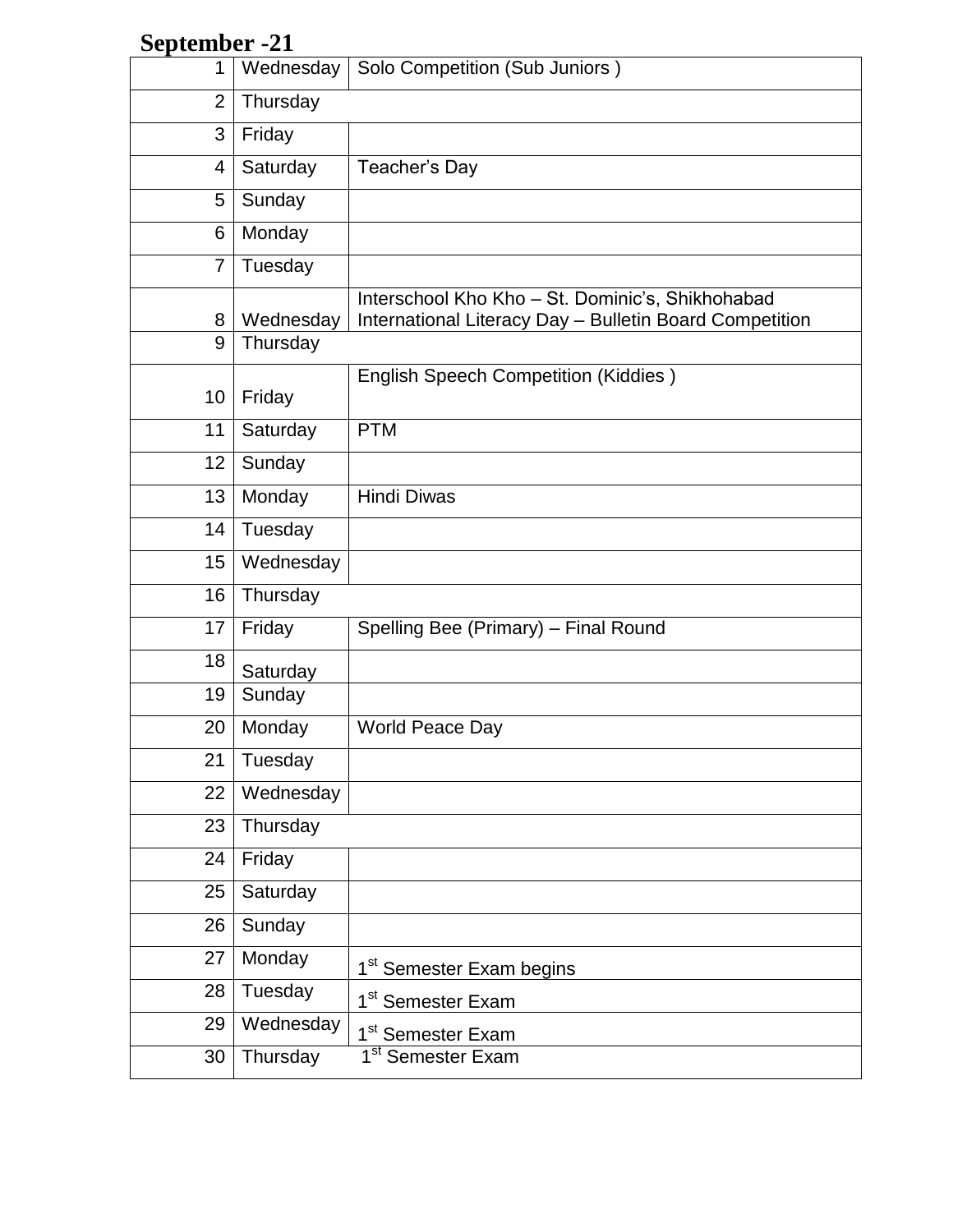### **October -21**

| 1              | 1 <sup>st</sup> Semester Exam<br>Friday<br><b>Voluntary Blood Donation Day</b> |                                                                                            |
|----------------|--------------------------------------------------------------------------------|--------------------------------------------------------------------------------------------|
| $\overline{2}$ | Saturday                                                                       | Gandhi Jayanti - H                                                                         |
| 3              | Sunday                                                                         |                                                                                            |
| 4              | Monday                                                                         | 1 <sup>st</sup> Semester Exam                                                              |
| 5              | Tuesday                                                                        | 1 <sup>st</sup> Semester Exam                                                              |
| 6              | Wednesday                                                                      | 1 <sup>st</sup> Semester Exam                                                              |
| $\overline{7}$ | Thursday                                                                       |                                                                                            |
| 8              | Friday                                                                         |                                                                                            |
| 9              | Saturday                                                                       |                                                                                            |
| 10             | Sunday                                                                         |                                                                                            |
| 11             | Monday                                                                         |                                                                                            |
| 12             | Tuesday                                                                        | Interschool Cricket (Girls) - St. Peter's, Jaswant Nagar                                   |
| 13             | Wednesday                                                                      | Dussera Holidays                                                                           |
| 14             | Thursday                                                                       | Dussera Holidays                                                                           |
| 15             | Friday                                                                         | Dussera Holidays                                                                           |
| 16             | Saturday                                                                       | Single Dance ( Juniors & Seniors)                                                          |
| 17             | Sunday                                                                         |                                                                                            |
| 18             | Monday                                                                         |                                                                                            |
| 19             | Tuesday                                                                        | Id-E-Milad - H                                                                             |
| 20             | Wednesday                                                                      |                                                                                            |
| 21             | Thursday                                                                       |                                                                                            |
| 22             | Friday                                                                         |                                                                                            |
| 23             | Saturday                                                                       | <b>PTM - Result Distribution</b>                                                           |
| 24             | Sunday                                                                         |                                                                                            |
| 25             | Monday                                                                         |                                                                                            |
| 26             | Tuesday                                                                        |                                                                                            |
| 27             | Wednesday                                                                      |                                                                                            |
| 28             | Thursday                                                                       |                                                                                            |
| 29             | Friday                                                                         | Interschool Quiz Competition - Seniors                                                     |
| 30             | Saturday                                                                       | Interschool Football (Seniors) - St. Joseph's NTPC<br>Single Dance (Kiddies & Sub Juniors) |
| 31             | Sunday                                                                         |                                                                                            |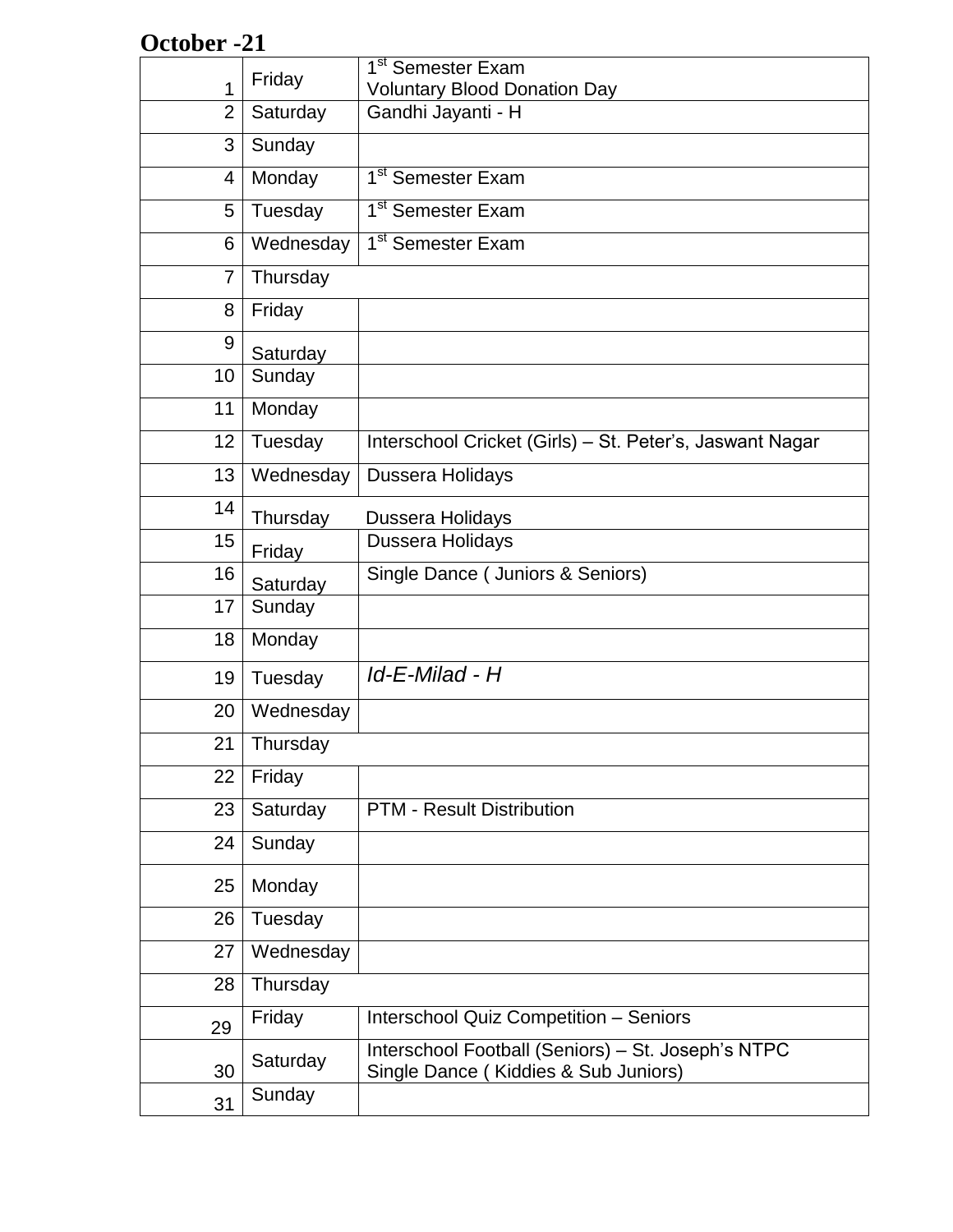#### **November -21**

| $\mathbf 1$    | Monday                                               | English Debate 1 <sup>st</sup> Semi-final                |  |
|----------------|------------------------------------------------------|----------------------------------------------------------|--|
| $\overline{2}$ | English Debate 2 <sup>nd</sup> Semi-final<br>Tuesday |                                                          |  |
| 3              | Wednesday                                            | Deepawali Holidays                                       |  |
| 4              | Thursday                                             | Deepawali Holidays                                       |  |
| 5              | Friday                                               | Deepawali Holidays                                       |  |
| 6              | Saturday                                             | Deepawali Holidays                                       |  |
| 7              | Sunday                                               |                                                          |  |
| 8              | Monday                                               |                                                          |  |
| 9              | Tuesday                                              | Hindi Debate 1 <sup>st</sup> Semi-final                  |  |
| 10             | Wednesday                                            | Hindi Debate 1 <sup>st</sup> Semi-final                  |  |
| 11             | Thursday                                             |                                                          |  |
| 12             | Friday                                               | Releasing of Manuscript Magazine                         |  |
|                |                                                      | <b>Fancy Dress Competition (All categories)</b>          |  |
|                |                                                      | Declamation (Juniors & Seniors)                          |  |
| 13             | Saturday                                             | Interschool Cricket (Sub Juniors) - St. Thomas, Mainpuri |  |
| 14             | Sunday                                               | Children's Day                                           |  |
| 15             | Monday                                               |                                                          |  |
| 16             | Tuesday                                              |                                                          |  |
| 17             | Wednesday                                            |                                                          |  |
| 18             | Thursday                                             | <b>Interschool Athletic Meet</b>                         |  |
| 19             | Friday                                               | Guru Nanak Jayanti - H                                   |  |
| 20             | Saturday                                             | Extempore Speech Competition (Sub Jrs, Jrs & Srs)        |  |
| 21             | Sunday                                               |                                                          |  |
| 22             | Monday                                               |                                                          |  |
| 23             | Tuesday                                              | <b>Junior Scientist</b>                                  |  |
| 24             | Wednesday                                            | Guru Teg Bhadaur Shahid Diwas - H                        |  |
| 25             | Thursday                                             |                                                          |  |
| 26             | Friday                                               |                                                          |  |
|                |                                                      | <b>PTM</b>                                               |  |
| 27             | Saturday                                             | Interschool Junior Cricket - St. Anthony's, Fatehgarh    |  |
| 28             | Sunday                                               |                                                          |  |
| 29             | Monday                                               |                                                          |  |
| 30             | Tuesday                                              |                                                          |  |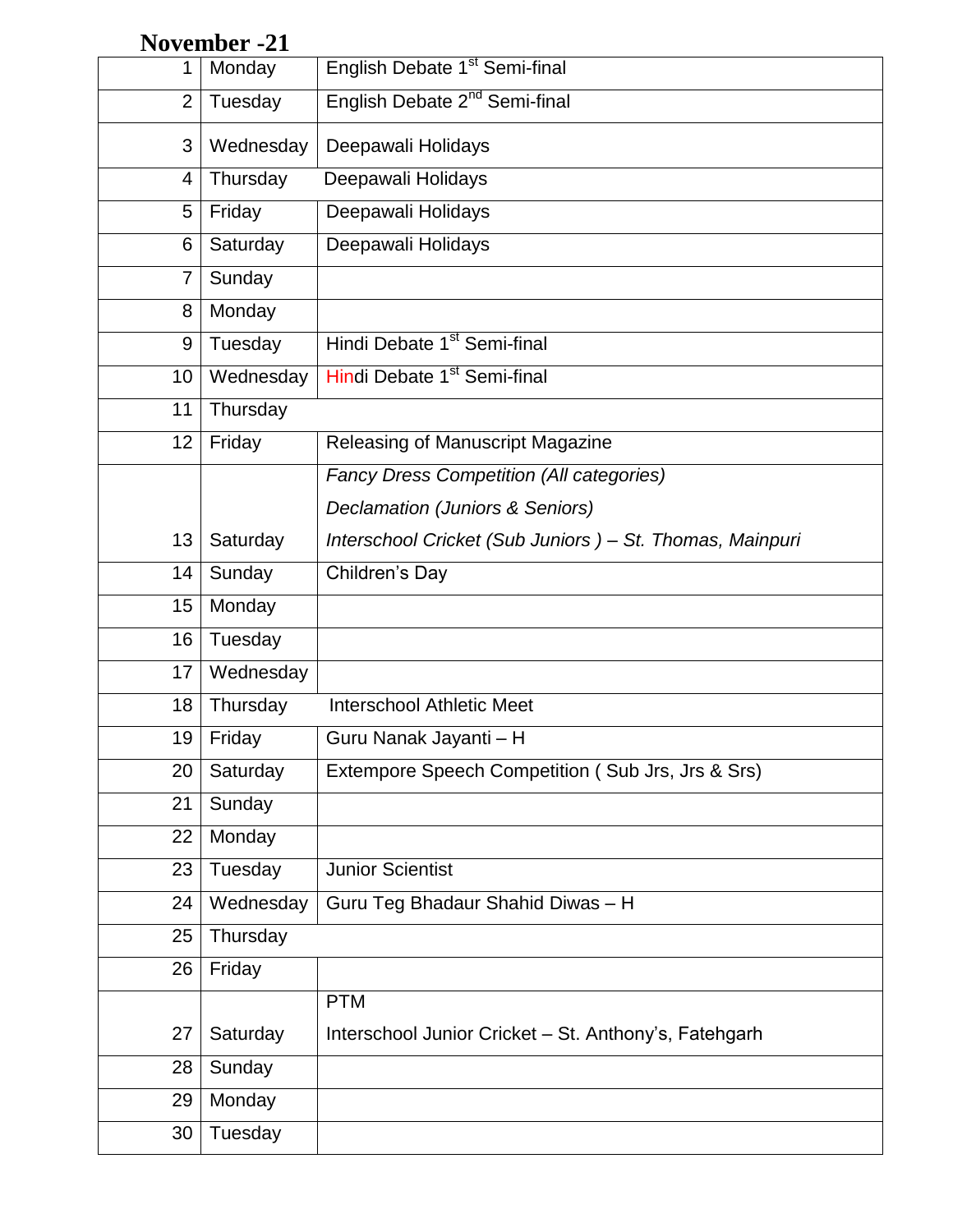## **December – 21**

| 1               | Wednesday |                                                          |
|-----------------|-----------|----------------------------------------------------------|
| $\overline{2}$  | Thursday  |                                                          |
| 3               | Friday    |                                                          |
| 4               | Saturday  |                                                          |
| 5               | Sunday    |                                                          |
| 6               | Monday    | Pre Annual Exam/1 <sup>st</sup> Pre Board for XII begins |
| $\overline{7}$  | Tuesday   | Pre Annual Exam                                          |
| 8               | Wednesday | <b>Pre Annual Exam</b>                                   |
| 9               | Thursday  | <b>Pre Annual Exam</b>                                   |
| 10              | Friday    | <b>Pre Annual Exam</b>                                   |
| 11              | Saturday  | Pre Annual Exam                                          |
| 12 <sup>2</sup> | Sunday    |                                                          |
| 13              | Monday    |                                                          |
| 14              | Tuesday   |                                                          |
| 15              | Wednesday |                                                          |
| 16              | Thursday  |                                                          |
| 17              | Friday    |                                                          |
| 18              | Saturday  |                                                          |
| 19              | Sunday    |                                                          |
| 20              | Monday    |                                                          |
| 21              | Tuesday   |                                                          |
| 22              | Wednesday | <b>Christmas Celebration</b>                             |
| 23              | Thursday  | Christmas - H                                            |
| 24              | Friday    | Christmas - H                                            |
| 25              | Saturday  | Christmas-H                                              |
| 26              | Sunday    | Sunday - H                                               |
| 27              | Monday    | Christmas $- H$                                          |
| 28              | Tuesday   | Re-opens after Christmas Holidays                        |
| 29              | Wednesday |                                                          |
| 30              | Thursday  |                                                          |
| 31              | Friday    |                                                          |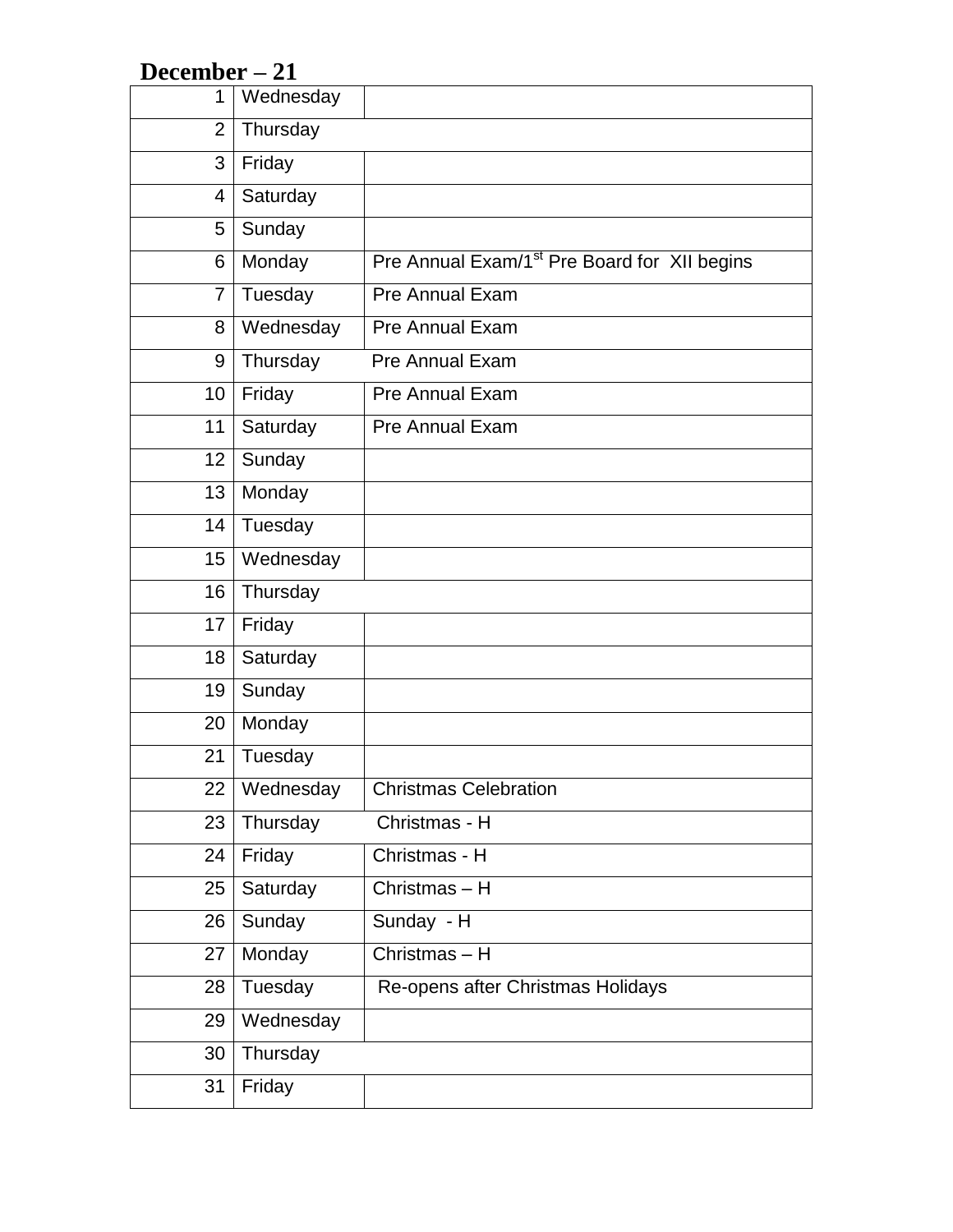# **January – 22**

| 1              | Saturday      | New Year Day - H                                                         |
|----------------|---------------|--------------------------------------------------------------------------|
| $\overline{2}$ | Sunday        |                                                                          |
| 3              | Monday        |                                                                          |
| 4              | Tuesday       |                                                                          |
| 5              | Wednesday     |                                                                          |
| 6              | Thursday      |                                                                          |
| $\overline{7}$ | Friday        |                                                                          |
| 8              | Saturday      | <b>PTM</b>                                                               |
| 9              | Sunday        |                                                                          |
| 10             | Monday        | 1 <sup>st</sup> Pre Board for Class X, 2 <sup>nd</sup> Pre Board for XII |
| 11             | Tuesday       |                                                                          |
| 12             | Wednesday     |                                                                          |
| 13             | Thursday      |                                                                          |
| 14             | Friday        |                                                                          |
| 15             | Saturday      |                                                                          |
| 16             | Sunday        |                                                                          |
| 17             | Monday        |                                                                          |
| 18             | Tuesday       |                                                                          |
| 19             | Wednesday     |                                                                          |
| 20             | Thursday      |                                                                          |
| 21             | Friday        |                                                                          |
|                | 22   Saturday |                                                                          |
| 23             | Sunday        |                                                                          |
| 24             | Monday        |                                                                          |
| 25             | Tuesday       |                                                                          |
|                |               | <b>Republic Day Celebration</b>                                          |
| 26             | Wednesday     | <b>Fancy Dress Competition (All categories)</b>                          |
| 27             | Thursday      |                                                                          |
| 28             | Friday        |                                                                          |
| 29             | Saturday      |                                                                          |
| 30             | Sunday        |                                                                          |
| 31             | Monday        | Second Pre- Board for Class X                                            |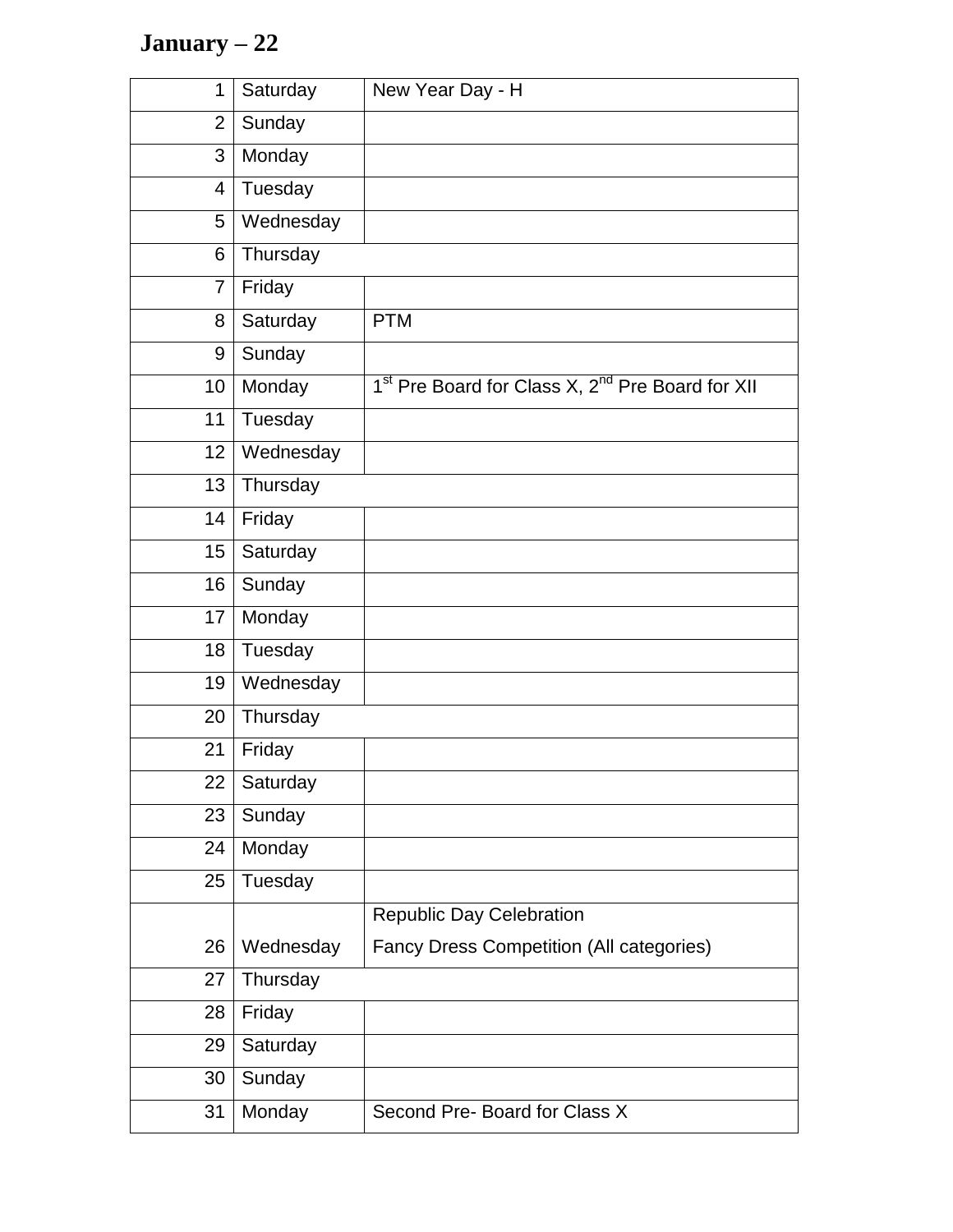# **February – 22**

| $\mathbf{1}$   | Tuesday   |                                        |
|----------------|-----------|----------------------------------------|
| $\overline{2}$ | Wednesday |                                        |
| 3              | Thursday  |                                        |
| $\overline{4}$ | Friday    |                                        |
| 5              | Saturday  |                                        |
| 6              | Sunday    |                                        |
| $\overline{7}$ | Monday    | $2nd$ Pre Board for X                  |
| 8              | Tuesday   |                                        |
| 9              | Wednesday |                                        |
| 10             | Thursday  |                                        |
| 11             | Friday    |                                        |
| 12             | Saturday  |                                        |
| 13             | Sunday    | <b>PTM</b>                             |
| 14             | Monday    |                                        |
| 15             | Tuesday   |                                        |
| 16             | Wednesday |                                        |
| 17             | Thursday  |                                        |
| 18             | Friday    |                                        |
| 19             | Saturday  |                                        |
| 20             | Sunday    |                                        |
| 21             | Monday    |                                        |
| 22             | Tuesday   |                                        |
| 23             | Wednesday |                                        |
| 24             | Thursday  |                                        |
| 25             | Friday    |                                        |
| 26             | Saturday  |                                        |
| 27             | Sunday    |                                        |
| 28             | Monday    | Annual Exam begins for All the classes |